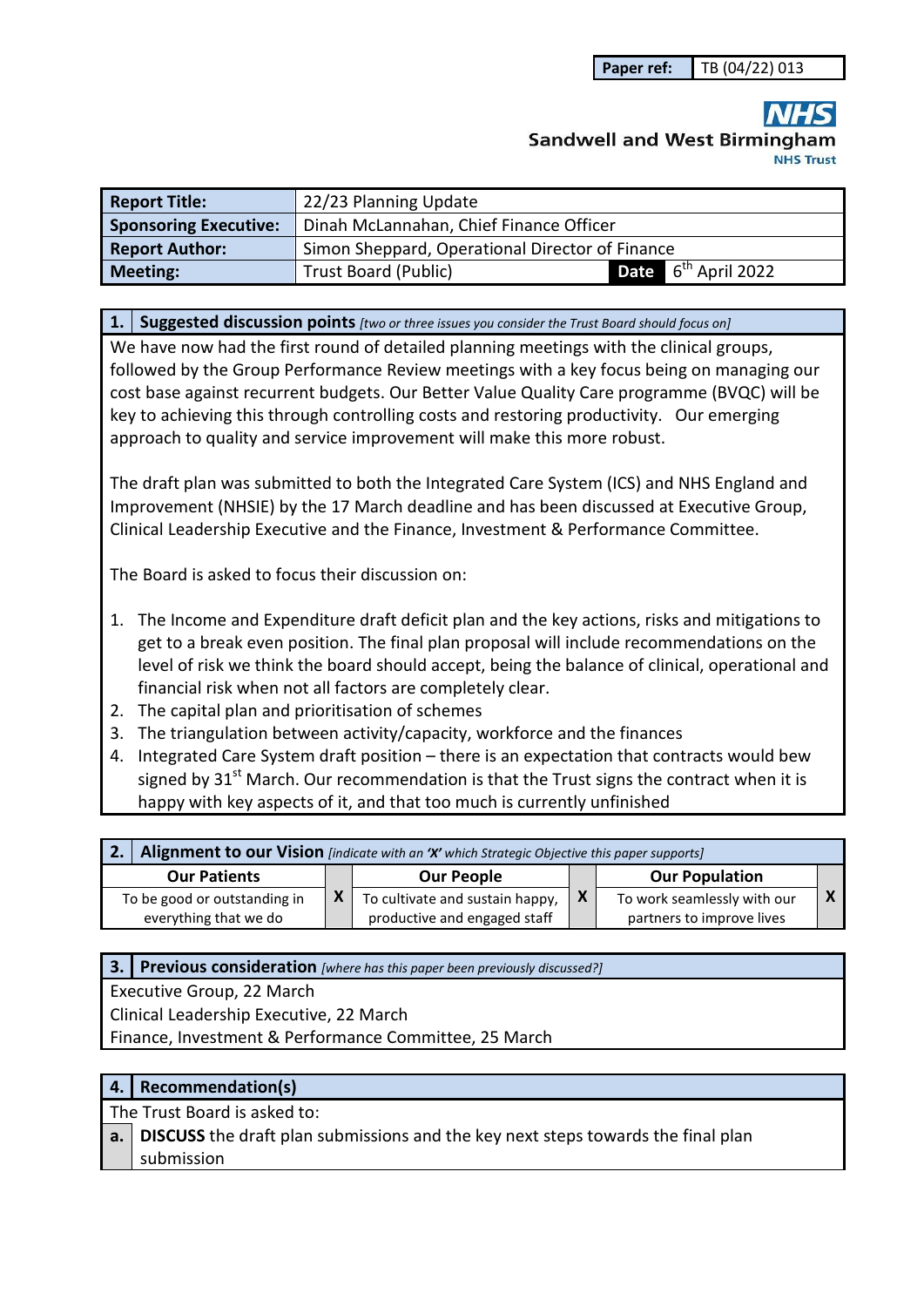| 5.<br><b>Impact</b> [indicate with an 'X' which governance initiatives this matter relates to and where shown elaborate] |                                                         |            |                   |   |  |              |  |                                       |  |
|--------------------------------------------------------------------------------------------------------------------------|---------------------------------------------------------|------------|-------------------|---|--|--------------|--|---------------------------------------|--|
|                                                                                                                          | Trust Risk Register                                     | 3688, 3689 |                   |   |  |              |  |                                       |  |
|                                                                                                                          | $X$ SBAF 9, SBAF 10<br><b>Board Assurance Framework</b> |            |                   |   |  |              |  |                                       |  |
|                                                                                                                          | <b>Equality Impact Assessment</b>                       |            | Is this required? | Y |  | N            |  | $\vert x \vert$ If 'Y' date completed |  |
|                                                                                                                          | <b>Quality Impact Assessment</b>                        |            | Is this required? | v |  | <sub>N</sub> |  | $\vert x \vert$ If 'Y' date completed |  |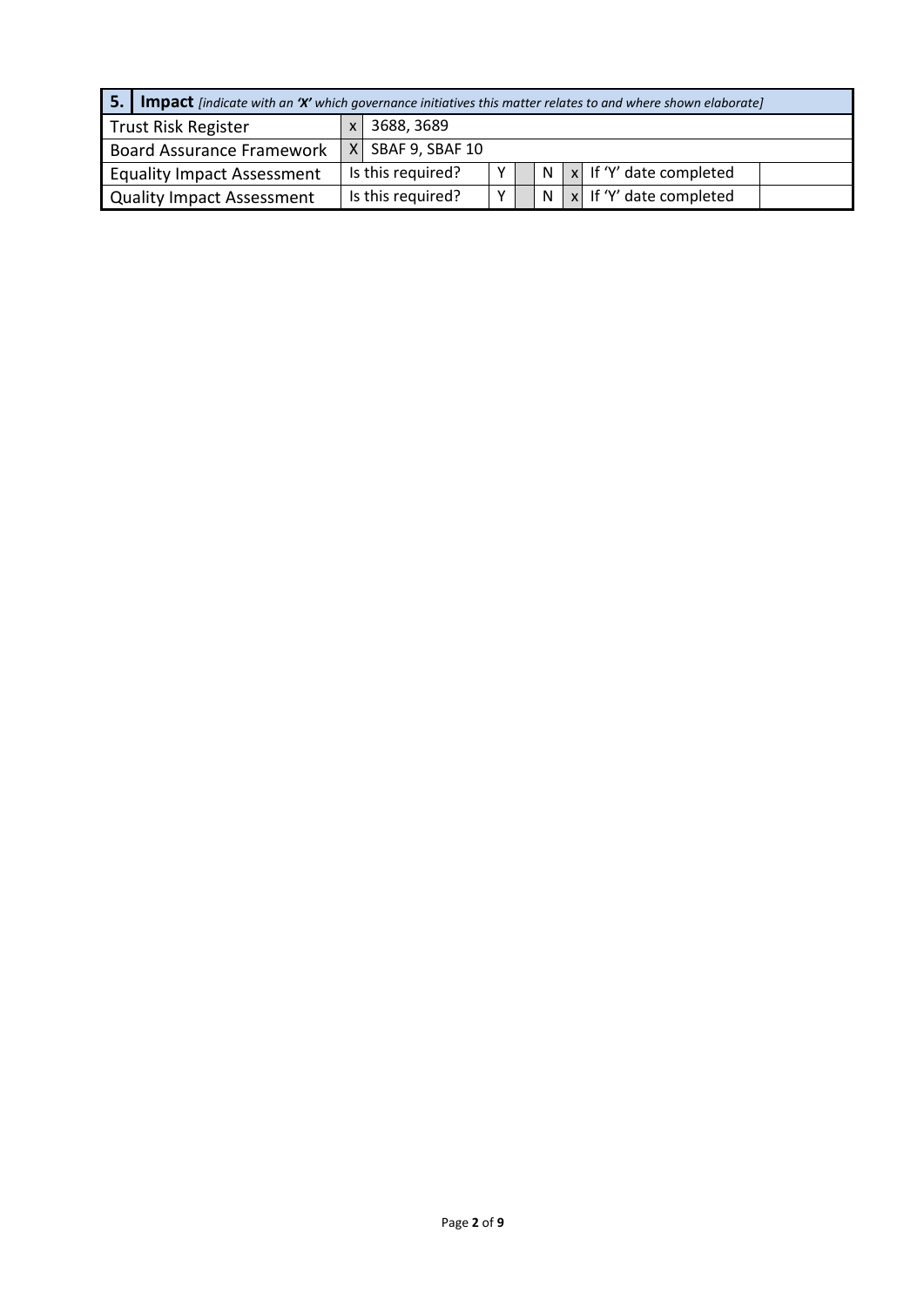# **SANDWELL AND WEST BIRMINGHAM NHS TRUST**

# **Report to the Public Trust Board: 6th April 2022**

# **22/23 Planning Update**

#### **1. Introduction or background**

- 1.1 This paper sets out the initial draft plan submission in relation to the 2022/23 financial, workforce, activity and performance plan.
- 1.2 Over the past two financial years, the pandemic and operational pressures have meant that expenditure has often not been in line with budgets. It is a key Trust priority for the 22/23 plan to reflect meaningful budgets which can be used to hold budget holders to account. It might be that they are meaningful, but unaffordable. All will be asked to accept their budgets and confirm that they can deliver it, and where they cannot, produce a specific action plan with a timescale within which budgetary compliance will be achieved.
- 1.3 Triangulation between workforce, activity and performance, and the financial implications of such will be in place wherever possible for the final plan submission and is currently in draft.

#### **2. Draft Plan Submission**

#### **Activity**

- 2.1 As part of the national planning guidance issued for 22/23, organisations were requested to deliver 10% more activity than they did in 19/20. The expectation was that 104 week waits were eliminated and that over 78 week and 52 week waits were reduced significantly.
- 2.2 The Trust has met with Clinical Groups to discuss the above ask, but as a minimum to get back to the levels of activity delivered in 19/20. A demand and capacity exercise across all clinical groups is underway to understand how we return, as a minimum, to those levels of activity.
- 2.3 Additionally groups were asked to put together plans to a) tackle the long wait patients in specific specialities and b) increase the overall activity towards the 110% requested.
- 2.4 Additional context to note is the huge urgent care pressures in all systems at present, which may require pragmatically resourcing during the 2022/23 financial year. National planning guidance is relatively silent on this.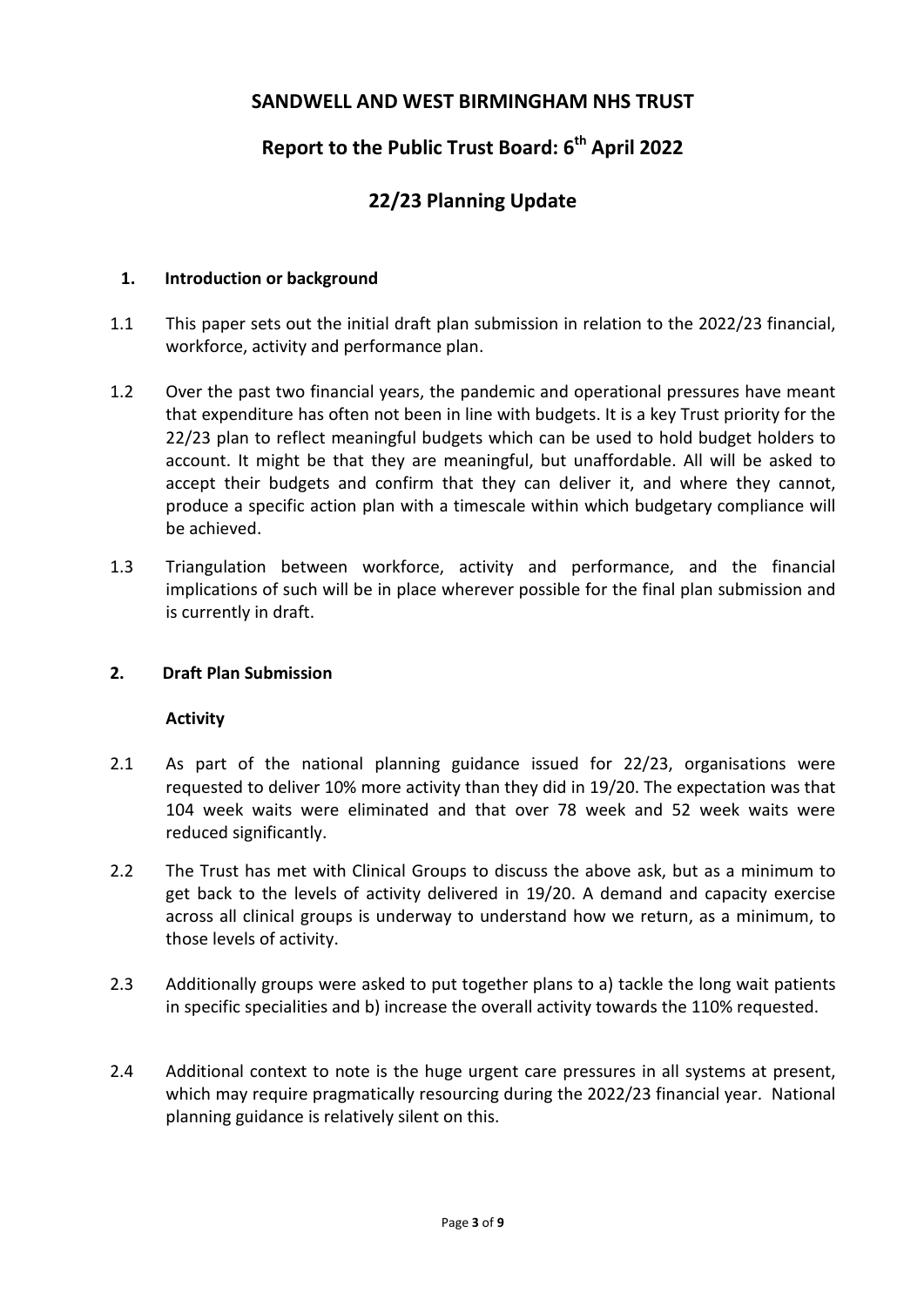#### **Workforce**

- 2.5 Investing in our workforce is one of the ICS and Trust's priorities. This includes how we will reduce our reliance on temporary workforce, increase substantive staff, improve sickness levels, improved retention rates and a renewed focus on wellbeing.
- 2.6 The results of these actions are expected to increase our total substantive workforce by 5% to current budgeted levels (budgeted establishment for 2022/23 to be confirmed through financial planning processes). Within that, scientific, therapeutic and technical staff numbers are expected to increase by 8% (includes AHPs), nursing staff 4%, support to clinical staff 12%, and no increase expected in medical staff. Alongside this we are expecting a 50% reduction in bank usage, and a reduction in agency.
- 2.7 The guidance asks systems to accelerate work to transform and grow the workforce, building on existing people plans. It is expected that this will be achieved through improving retention; improving belonging and equality; working differently through the introduction of new roles and developing workforce to deliver care closer to home; and growing for the future through expanded international recruitment and supporting training programmes.
- 2.8 Our draft submission to the ICS describes the following headline areas in response to the above priority;
	- A renewed focus on flexible working
	- Improving the frequency and quality of early / mid and late career conversations and improving our onboarding process
	- A renewed focus on health and well-being, including development of and access to Mental Health hubs
	- To improve attendance by addressing the root causes of non-Covid absence and supporting staff to return to work
	- To improve belonging in the NHS (whilst recognising that systems extend beyond the NHS), improving the Black, Asian and minority ethnic disparity ratio by delivering the six high impact actions to overhaul recruitment and promotion practices, and implement plans to promote equality across all protected characteristics
	- Accelerating the introduction of new roles such as anaesthetic associates, first contact practitioners, and the expansion of Advanced Clinical Practitioners
	- Development of the workforce to deliver multidisciplinary care closer to home, the rollout of virtual wards and discharge to assess models
	- Optimising the capacity of the workforce through e-job planning and e-rostering
	- Expansion of international recruitment
	- Creation of employment and training opportunities for local people, and expansion of apprenticeships as a route in to Health and Care
	- Expanding collaborative bank arrangements, simplifying and reducing our own bank rates and reducing reliance on high cost agency
	- Ensure training of postgraduate doctors continues, with adequate time in the job plans of supervisors to maintain education and training pipelines, and ensure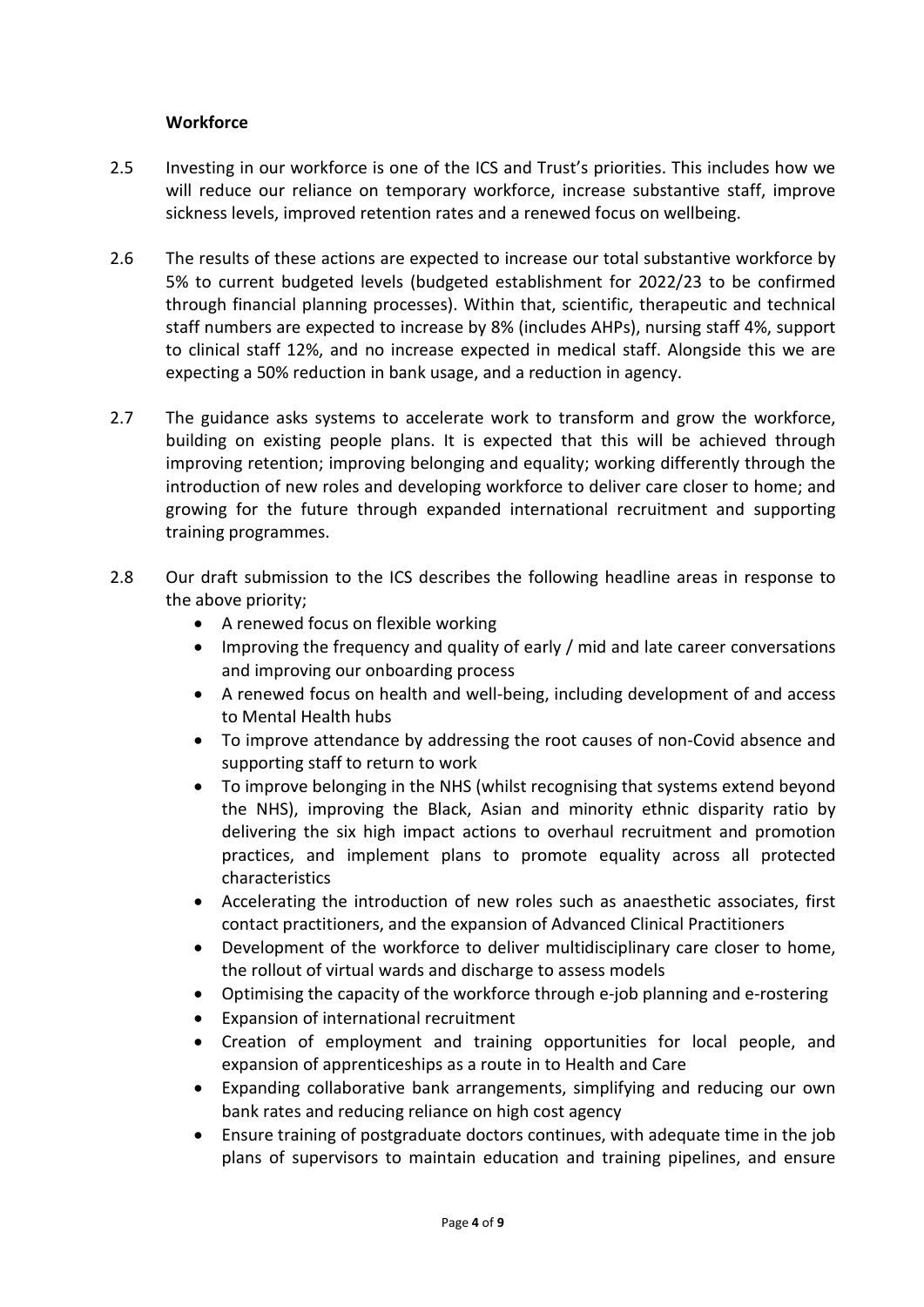sufficient clinical placement capacity to enable students to qualify and register as close to their initial expected date as possible.

2.9 The results of the above actions are reflected in draft workforce submission WTEs reflected in the table below, and the detailed budget setting process will align with the workforce plan by submission.

|                                                                             | Staff in post     | 22-23 (End of Year Mar- |
|-----------------------------------------------------------------------------|-------------------|-------------------------|
|                                                                             | Year End (31-Mar- | Whole Year              |
| Workforce (WTE)                                                             | <b>Total WTE</b>  | <b>Total WTE</b>        |
| Total Workforce (WTE)                                                       | 7757.25           | 7515.44                 |
| Total Substantive                                                           | 6662.19           | 6987.52                 |
| Total Bank                                                                  | 866.00            | 415.68                  |
| Total Agency                                                                | 229.06            | 112.24                  |
| <b>Substantive WTE</b>                                                      | 6662.19           | 6987.52                 |
| Registered nursing, midwifery and health visiting staff (substantive total) | 2085.87           | 2178.74                 |
| Registered scientific, therapeutic and technical staff (substantive total)  | 763.18            | 819.17                  |
| Registered ambulance service staff (substantive total)                      | 0.40              | 0.40                    |
| Support to clinical staff (substantive total)                               | 1584.22           | 1760.70                 |
| Total NHS infrastructure support (substantive total)                        | 1268.57           | 1268.57                 |
| Medical and dental (substantive total)                                      | 959.94            | 959.94                  |
| <b>Bank</b>                                                                 | 866.00            | 415.68                  |
| Agency                                                                      | 229.06            | 112.24                  |

2.10 The key values to note are:

- A forecast 2122 year end of 7,757wte inclusive of 1,095wte bank and agency
- A 22/23 forecast of 7,515wte, a reduction of 242wte on current levels
- Within the 242wte reduction an increase of 325wte substantive staff offset by reductions in bank/agency of 567wte.

#### **Capital**

- 2.11 An operational capital envelope of £84.794m has been allocated to the ICS, plus circa £10m of funding for digital and community diagnostic centres (CDC). The Trust's allocation from the operational capital is £19.0m.
- 2.12 The Trust's initial assessment of the capital budget required stood at £26.8m. Excluding some schemes for which alternative funding sources could be identified, this was reduced to £21.5m. Following a further review of the schemes by members of the capital management group, including an assessment regarding Midland Metropolitan University Hospital (MMUH), the revised schemes total £23.7m.
- 2.13 Clearly the current value of schemes is in excess of the allocation, by £4.7m. Further work is required therefore on risk and prioritisation, and clarity on access to the CDC and Digital pots of funding before the final plan is submitted. This will also include an assessment of whether we over-commit against the capital plan to reflect potential slippage in year. If we internally over commit, Finance, Investment & Performance Committee would be provided with monthly reports on the programme to ensure the year-end target would be delivered.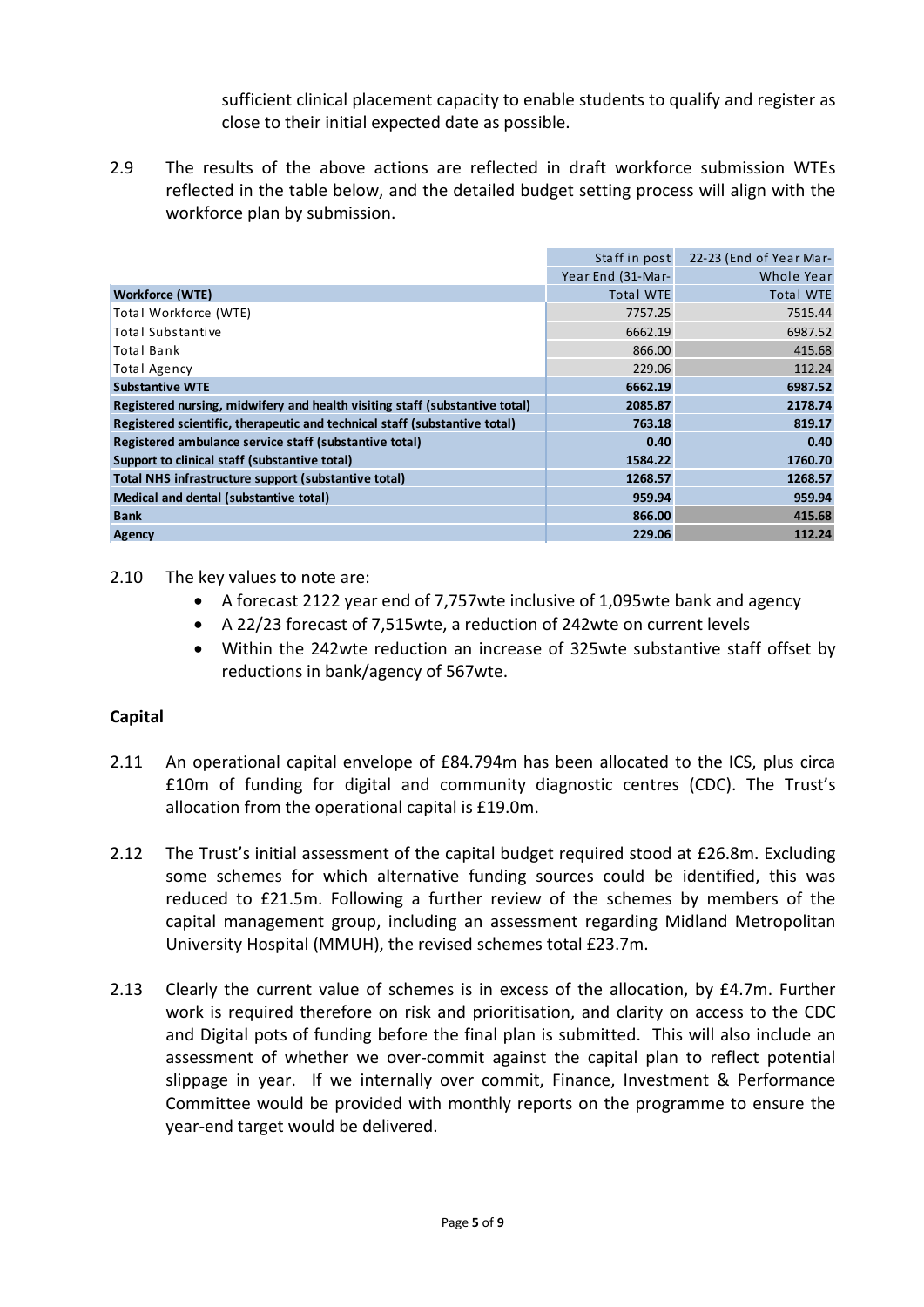#### **Income and Expenditure**

2.14 One year revenue allocations have been published. The remaining two-year revenue allocations to 2024/25 are due to be published in the first half of 2022/23. The 2022/23 allocations have been set out in a draft envelope by provider by the ICS. Details are provided below, and reflect the movement from a 2021/22 H2x2 start point.

|                                                                                               | Ring-fenced | CCG/ICB  | <b>BCH</b>   | <b>DIHC</b> | <b>SWBH</b> | <b>DGFT</b> | <b>RWT</b>   | WHT      | <b>WMAS</b> | Total     |
|-----------------------------------------------------------------------------------------------|-------------|----------|--------------|-------------|-------------|-------------|--------------|----------|-------------|-----------|
|                                                                                               | £000s       | £000s    | <b>E000s</b> | EOOGS       | £000s       | £000s       | <b>E000s</b> | £000s    | E000s       | £000s     |
| H2                                                                                            |             | 495,677  | 94,282       | 7,023       | 202,192     | 180,464     | 178,646      | 142,410  | 64,302      | 1,364,996 |
| H2 x 2 excl. SDF & SR (all values below are FYE)                                              |             | 991,355  | 188,564      | 14,045      | 404,384     | 360,928     | 357,292      | 284,820  | 128,605     | 2,729,991 |
| Adjustments: Assumed to be Cost Neutral / Transfers between ICBs / Transfers between Funds    |             |          |              |             |             |             |              |          |             |           |
| IIF Tranche 2 Adjustment                                                                      |             | 2,520    |              |             |             |             |              |          |             | 2,520     |
| Sub-total H1 Backpay                                                                          |             | (4, 479) | (1, 912)     | (290)       | (6,892)     | (5, 459)    | (6, 975)     | (4, 752) | (5,615)     | (36, 374) |
| ICB/CCG: Changes to out of system contracts neutralised through change in recurrent baseline  |             | 15,249   |              |             |             |             |              |          |             | 15,249    |
| Provider: Changes to out of system contracts neutralised through change in recurrent baseline |             |          | (771)        |             | (7,400)     | (7,539)     | (6, 431)     | (1,882)  | (678)       | [24,701]  |
| Add Funding for Community Non-demog. Growth                                                   | 5,179       |          |              |             |             |             |              |          |             | 5,179     |
| Remove MH SDF from Programme Baseline                                                         |             | (1,775)  |              |             |             |             |              |          |             | (1, 775)  |
| Transfer In - Maternity                                                                       |             |          |              |             | 566         | 581         | 241          | 789      |             | 2,17      |
| Sub-total "Cost Neutral"                                                                      | 5,179       | 11,515   | (2,683)      | (290)       | (13, 727)   | (12.418)    | (13, 164)    | (5,844)  | (6, 293)    | [37, 725] |
| FYE of 21/22 Developments                                                                     |             |          |              |             |             |             |              | 9,800    |             | 9,800     |
| Growth net of Convergence: Delegated Commissioning                                            | 12,037      |          |              |             |             |             |              |          |             | 12,037    |
| Growth: Running Costs                                                                         |             | 165      |              |             |             |             |              |          |             | 16!       |
| Business Requirement: MHIS                                                                    | 10,737      |          |              |             |             |             |              |          |             | 10,737    |
| <b>Business Requirement: BCF</b>                                                              | 6,045       |          |              |             |             |             |              |          |             | 6,045     |
| <b>Business Requirement: PMCS</b>                                                             | 10,694      |          |              |             |             |             |              |          |             | 10,694    |
| Health Inequalities Funding                                                                   | 5,312       |          |              |             |             |             |              |          |             | 5,317     |
| Sub-total Other Ring-fenced                                                                   | 44,825      | 165      |              |             |             |             |              | 9,800    |             | 54,789    |
| Apportion balance so each org has same % increase on H2                                       |             | (9, 154) | (1,741)      | (130)       | (3, 734)    | (3, 333)    | (3,299)      | (2,630)  | (1, 188)    | (25,208)  |
| Total 2022/23 Intra-system Envelope                                                           | 50,004      | 993,881  | 184,139      | 13,625      | 386,923     | 345,177     | 340,829      | 286,145  | 121,124     | 2,721,848 |

- 2.15 In addition, we must be very clear what unallocated budgets might be available (e.g. Mental Health Investment Standard (MHIS), Service Development Fund (SDF), other non-recurrent allocations that reasonably might be expected) as uncommitted at the beginning of the year, or are committed and increase the envelope. It is vital that we make decisions on resource commitment as early as possible to ensure we make the greatest difference, whilst balancing the books and wherever possible improving the underlying position.
- 2.16 The Black Country ICS will remain as the Trust's "host" ICS; i.e. the Trust's cost base will be part of the system control total for the Black Country ICS. When West Birmingham transfers on 1st July, this will mean that the Trust has a bigger contract than before with the Birmingham & Solihulll system. Discussions are underway regarding the nature of that contract, aligned incentive opportunities, share of ERF, etc.
- 2.17 As the Board is aware, the Trust, through the leadership of the Chief Finance Officer, has been developing its overall financial and operational plan, the key building block being the recurrent budget, 21/22 forecasts and 22/23 draft plans.
- 2.18 At the time of writing, and with further amendments likely following the output from the Group Reviews, the current position and assumptions are described in the following sections.
- 2.19 The key assumptions are: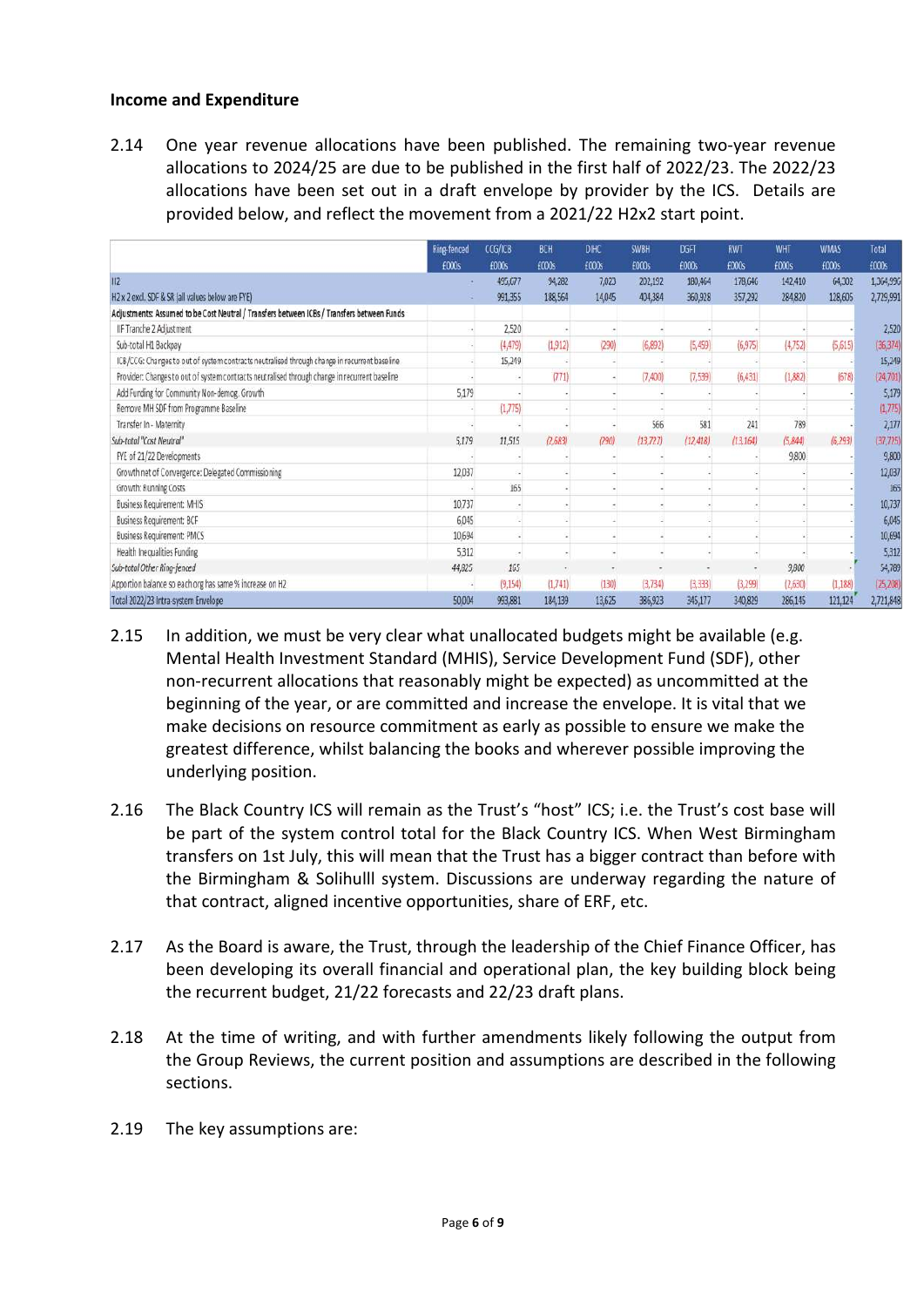- Patient Related income as per the ICS draft allocation (intra system) plus an allocation for inter system.
- Other income as per the Group/Corporate forecasts
- **A total income value of £609.4m in 22/23.** This is £25m lower than in 21/22 mainly due to the Trust receiving £14m of ICS risk reserve and Elective Recovery Funding (ERF) in 21/22, plus reductions in operating income in 22/23 (car parking, Taper (offset by cost), loss of certain services; vaccination hub)
- The cost base of **£663.1m** assumes:
	- Recurrent budget as the start point, with amendments proposed by the Groups/Corporate
	- No contingency
	- Any developments need to be supported by an increased CIP
	- CIP of £10m
	- External costs to deliver ERF via the Independent Sector system funds
	- Further challenge on the costs as per section 2.12.
- 2.20 The latest position and scenarios is reflected in the following table.

|                            | <b>Scenario 1</b><br>£000s | <b>Scenario 2</b><br>£000s |                                 |
|----------------------------|----------------------------|----------------------------|---------------------------------|
| <b>Current Deficit</b>     | (53, 668)                  | (53, 668)                  |                                 |
| Exec challenge of costs    | 11,005                     | 23,668                     | Through Group Reviews           |
| Covid reduction (at £10m)  |                            | 5,000                      | <b>Plan for Covid resources</b> |
| <b>CIP</b>                 | 10,000                     | 15,000                     | Allocate to Groups              |
| <b>Risk Reserve Access</b> |                            | 10,000                     |                                 |
| <b>Residual Gap</b>        | (32,663)                   | 0                          |                                 |

- 2.21 There is a route to breakeven but this requires both a significant reduction in costs but also maximising income from within the ICS and external to the ICS.
- 2.22 The current cost assumptions within the gross £53.4m deficit are £663.1m. Excluding the £19m inflation assumption for 22/23 results in £644m compared to £634m spent in 21/22. If we consider the cost options in the table above, the net result to breakeven would be a cost base of £600m in 22/23 (inflation excluded). Co-incidentally this is the same value as the recurrent budget, but £34m lower than what was spent in 21/22. To reduce costs to this level will be a very stretching task, and not without risks.
- 2.23 Over the next weeks the Executive Group will work internally with senior managers around the cost base reduction, and externally with partners to maximise income, in order to recommend the final plan submission to the Extraordinary Board meeting on 20 April 2022.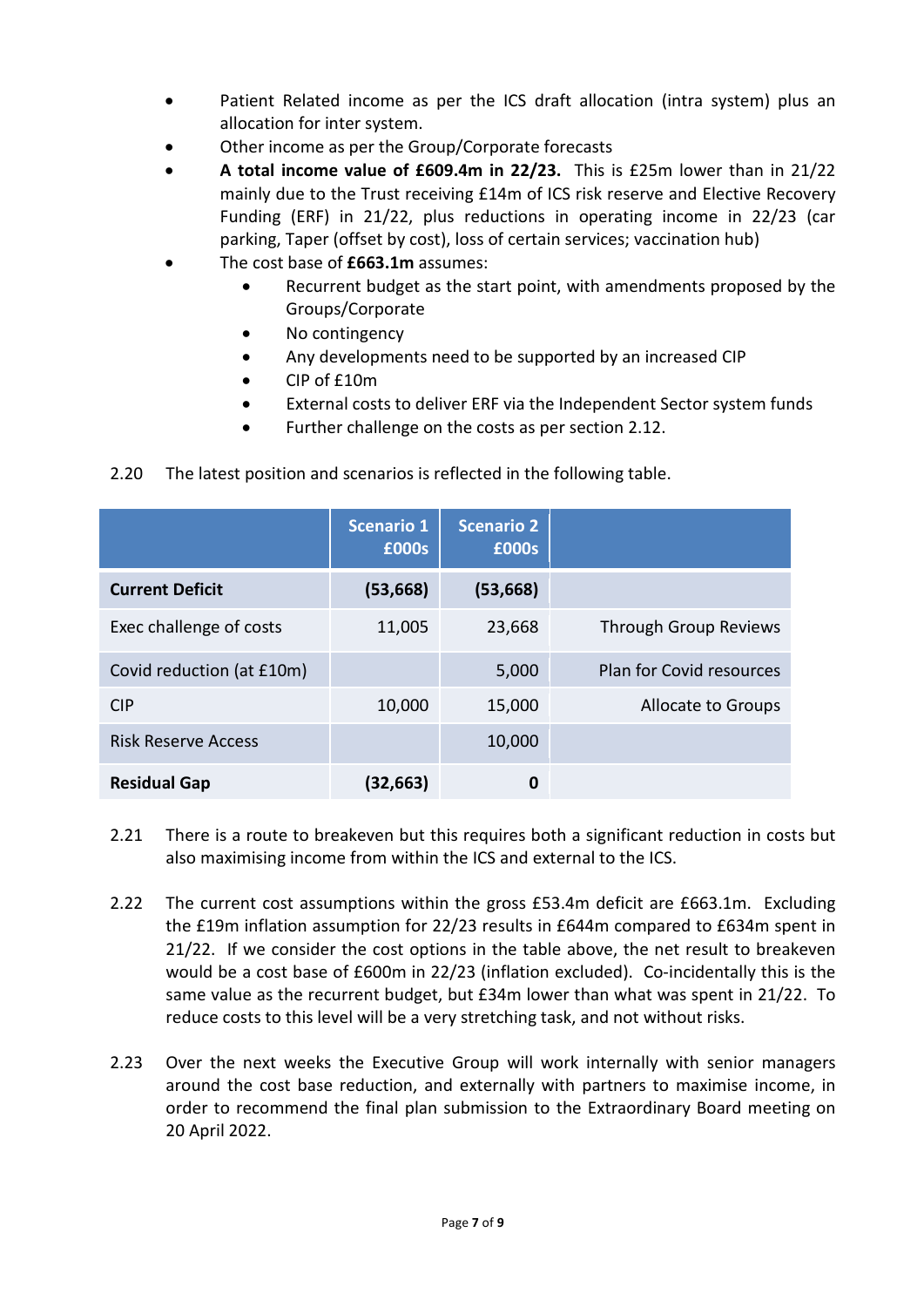### **3. Integrated Care System**

- 3.1 The ICS has four purposes:
	- improve outcomes in population health and healthcare
	- tackle inequalities in outcomes, experience and access
	- enhance productivity and value for money
	- support broader social and economic development
- 3.2 To support these priorities the ICS should aim to deliver an overall breakeven financial plan across all of its organisations. The draft plan submission for ICS partners is reflected in the table below. **Please note the £35m deficit for SWB reflects the start point for the draft submission but has already been updated for the details in the previous section.**

|             | f <sub>m</sub> |
|-------------|----------------|
| CCG         |                |
| BCH         |                |
| <b>DIHC</b> |                |
| <b>SWBH</b> | (35.0)         |
| <b>DGFT</b> | (36.9)         |
| RWT         | (32.0)         |
| <b>WHT</b>  | (15.0)         |
| <b>WMAS</b> | (1.1)          |
| Total       | (120.0)        |

- 3.3 Not surprisingly the consolidated position above was deemed to be unacceptable by the ICS, with further mitigations required prior to formal submission. Mitigating actions include the following and have simply been apportioned across the providers:
	- It is difficult to quantify the reduction in direct and indirect COVID-related expenditure at this point but, there is a possibility to further reduce expenditure during the year if we move to a 'living with COVID' stage (£16m)
	- Notional financial allocations that have been allocated to providers at this stage in the planning round may not be spent in full and therefore a further mitigation is slippage on those allocations
	- Further internal challenge is taking place within organisations as well as a review and identification of any additional non-recurrent flexibilities (£12m)
	- Each year, other allocations/funding are received during the year, some of which can be used to close the gap where expenditure has already been included within the position (£10m)
	- A decision will need to be made as to the level of risk the Integrated Care Board (ICB) carries in its financial plan, which will need to be managed / mitigated during the year in order to achieve financial balance (£12m)
	- System-wide further reduction of £22m has been hosted by the Clinical Commissioning Groups (CCG), resulting in a surplus of £22m in the CCG plan.
- 3.4 The consequences of the mitigating actions result in an ICS submitted draft plan of £48m deficit. The key next steps between now and the final submission are to confirm